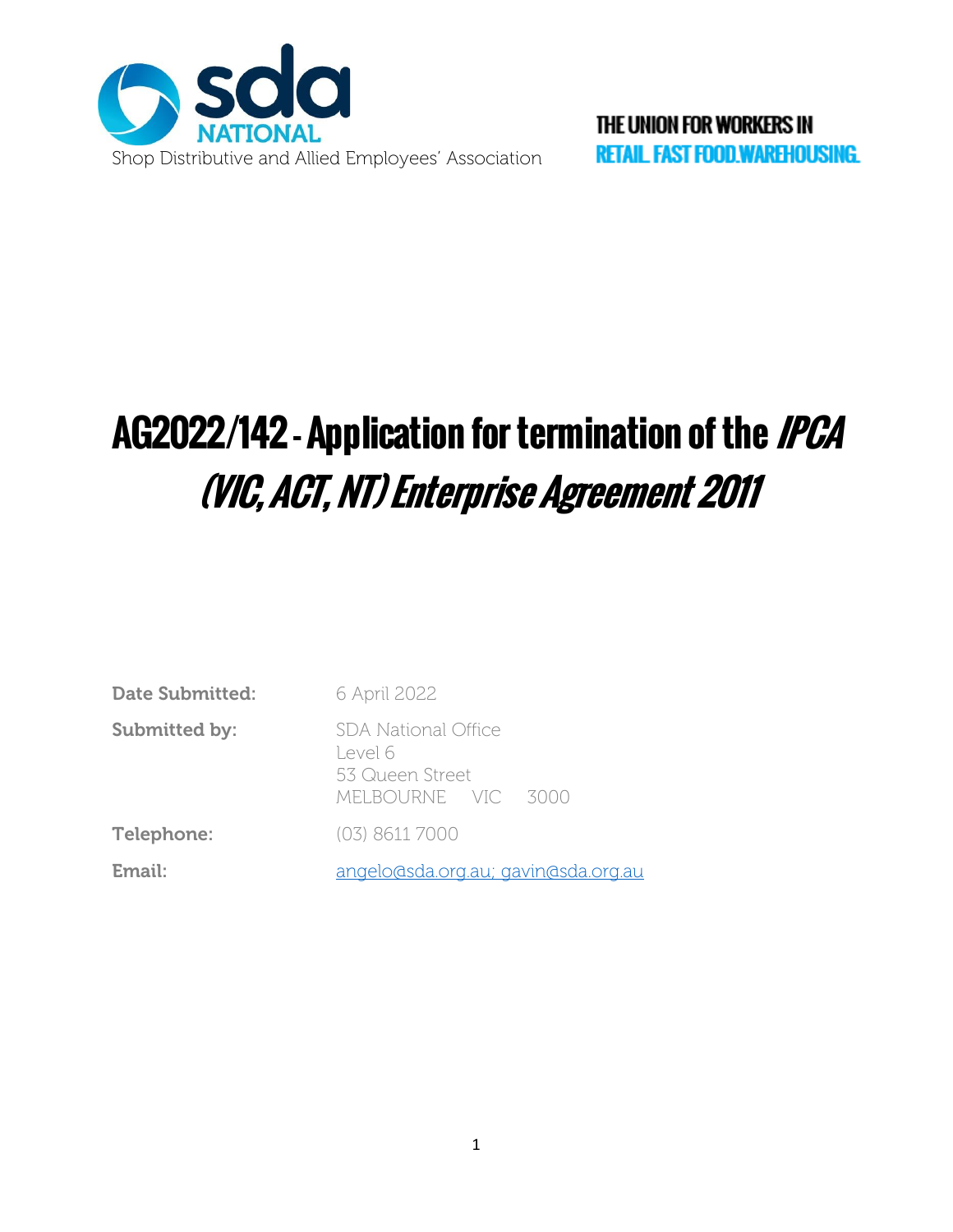## I. INTRODUCTION

- 1. The Shop, Distributive and Allied Employees' Association ("SDA") refers to the above matter and its previous correspondence.
- 2. The SDA makes these submissions in accordance with the amended directions of Deputy President Young dated 23 February 2022.

## II. THE STATUTORY REQUIREMENTS

3. The Application filed on 20 January 2022 is made under section 225 of the Act which provides that:

> Application for termination of an enterprise agreement after its nominal expiry date

If an enterprise agreement has passed its nominal expiry date, any of the following may apply to the FWC for the termination of the agreement:

- (a) one or more of the employers covered by the agreement;
- (b) an employee covered by the agreement;
- (c) an employee organisation covered by the agreement.<sup>1</sup>
- 4. The Application is made by Chantelle Zentveld, an employee covered by the Agreement. The Applicant is a member of the Shop, Distributive and Allied Employees' Association.
- 5. In his decision approving the enterprise agreement of 21 July 2011, Senior Deputy President Kaufman noted at [6] that 'The nominal expiry date of the Agreement is 21 July 2015.'
- 6. The relevant tests which the Commission must consider in connection with an application made pursuant to section 225 of the Act are set out in section 226. It provides that:

When the FWC must terminate an enterprise agreement

If an application for the termination of an enterprise agreement is made under section 225, the FWC must terminate the agreement if:

(a) the FWC is satisfied that it is not contrary to the public interest to do so; and

<sup>1</sup> s 225 *Fair Work Act 2009* (Cth).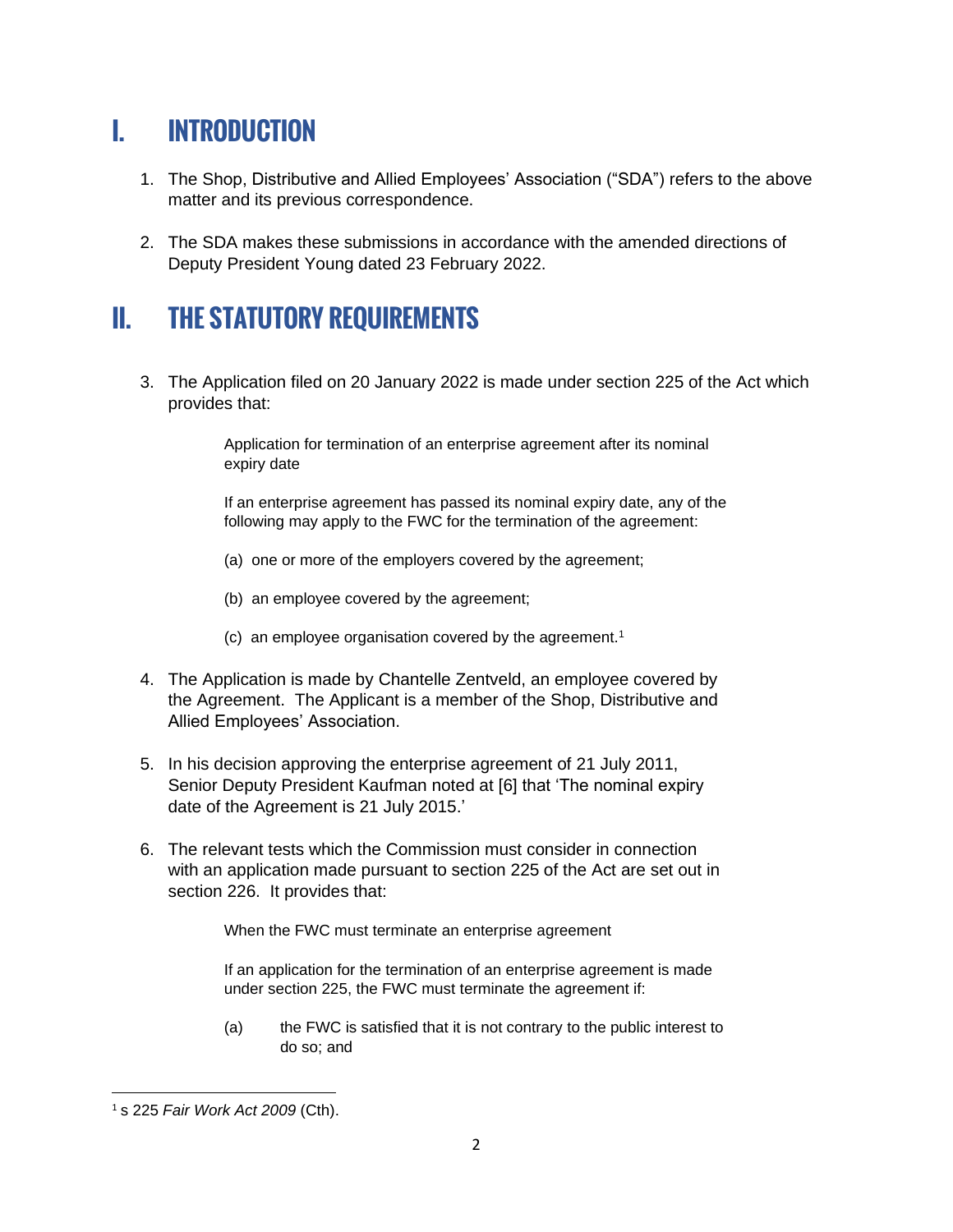- (b) the FWC considers that it is appropriate to terminate the agreement taking into account all the circumstances including:
	- (i) the views of the employees, each employer and each employee organisation (if any) covered by the agreement; and
	- (ii) the circumstances of those employees, employers and organisations including the likely effect that the termination will have on each of them<sup>2</sup>

#### III. PUBLIC INTEREST

- 7. Section 226(a) of the Act establishes a test in relation to which the Commission must satisfy itself in terminating an Agreement, namely that 'it is not contrary to the public interest to do so'.
- 8. In the matter of *Tahmoor Coal P/L* <sup>3</sup> VP Lawler differentiated between the previous legislative test and the test propounded by the *Fair Work Act*. His Honour concluded that the test was only whether it was contrary to the public interest to terminate it. At paragraph 31 his Honour noted:

"Logically, the termination of a given agreement may be in the public interest, may be contrary to the public interest or may be neutral in terms of the public interest. Section 226(b)(i) directs attention to whether termination would be contrary to the public interest."

9. In *Re Kellogg Brown and Root Bass Strait (Esso) Onshore/Offshore Facilities Certified Agreement 2000* <sup>4</sup> public interest was defined at paragraph 23 as:

> "The notion of public interest refers to matters that might affect the public as a whole such as the achievement or otherwise of the various objects of the Act, employment levels, inflation, and the maintenance of proper industrial standards. An example of something in the last category may be a case in which there was no applicable award and the termination of the agreement would lead to an absence of award coverage for the employees. While the content of the notion of public interest cannot be precisely defined, it is distinct in nature from the interests of the parties. And although the public interest and the interests of the parties may be simultaneously affected, that fact does not lessen the distinction between them."

<sup>2</sup> s 226 *Fair Work Act 2009* (Cth).

<sup>3</sup> [2010] FWA 6468.

<sup>4</sup> 139 IR 34, PR955357.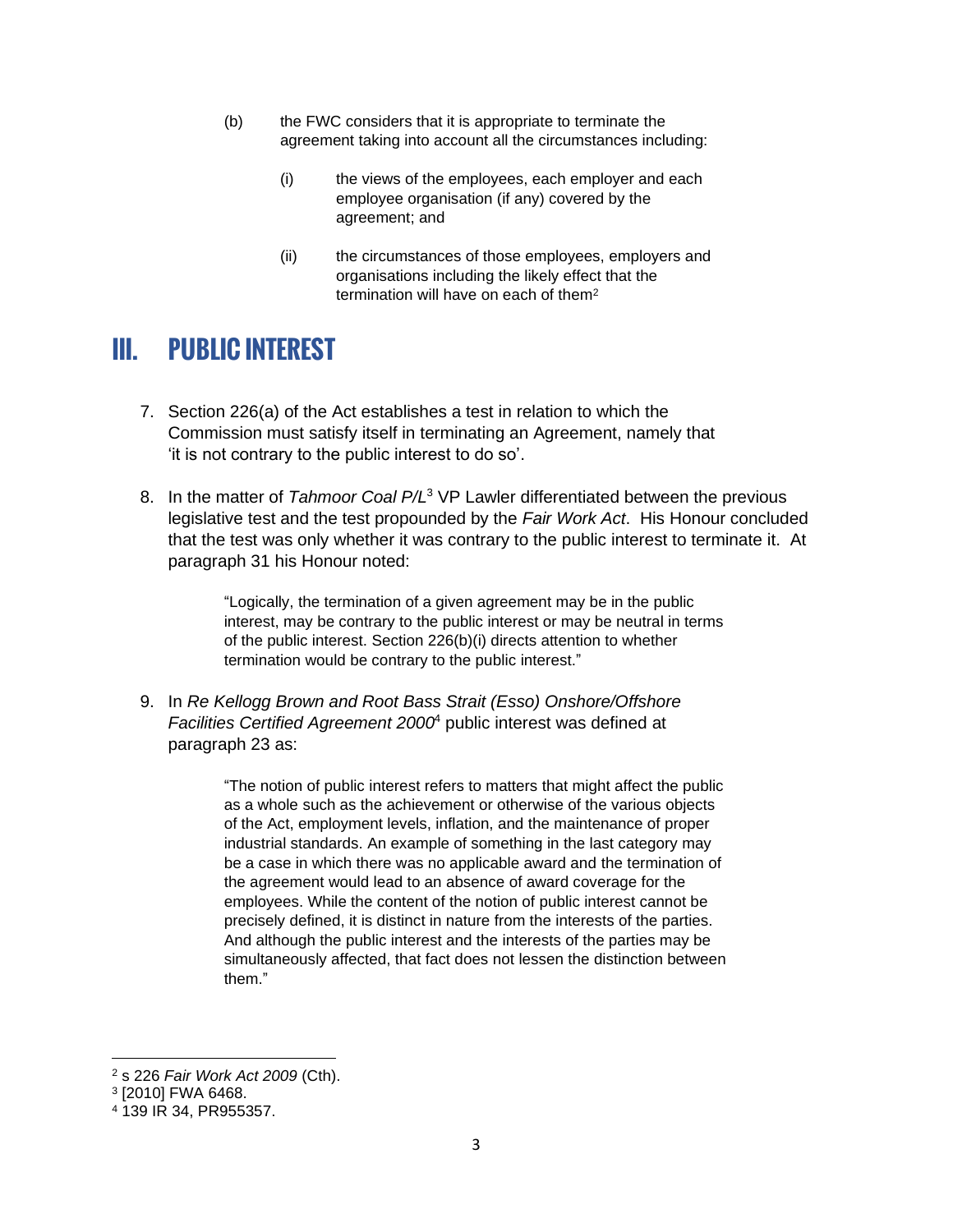- 10. In considering the public interest and the maintenance of proper industrial standards it should be noted that the Agreement sought to be terminated has continued its operation approaching five years beyond its nominal expiry date.
- 11. In the matter of *Tahmoor Coal* VP Lawler stated at paragraph 54 that:

*I respectfully agree with his Honour that it is not intended by the*  legislation that agreements should remain in place indefinitely and that it *is unreasonable to lock an expired agreement in place indefinitely.* 

12. For the same reasons, the Commission should here conclude that it is not contrary to the public interest to terminate the nominally expired agreement.

#### IV. APPROPRIATENESS

- 13. Section 226(b)(i) of the Act requires, in determining whether it is appropriate to terminate an agreement that the views of the employees and each employee organisation be taken into account by the Commission.
- 14. The Applicant seeks the termination of the Agreement. Her statutory declaration dated 3 April 2022 is **attached** as Annexure A. The SDA supports the Applicant's application.
- 15. To date, no other views of employees regarding the termination of the Agreement have been made known.
- 16. As to the critical question of whether the termination of the Agreement and the return of employees to the Award confers material advantages for those employees that weigh in the Commission's assessment of the appropriateness of a decision to terminate, the SDA **attaches** as 'Annexure B', a detailed comparative analysis of the rights, entitlements and benefits of the Agreement vis-à-vis the Award. It is submitted that this analysis supports termination of the nominally expired Agreement.
- 17. In *Energy Resources of Australia Ltd v Liquor, Hospitality and Miscellaneous Union*<sup>5</sup> it was held that an Agreement was not to continue indefinitely and that the longer after the expiry of an enterprise agreement the stronger the case for termination.

"[29] In my view it is unreasonable to lock such an agreement in place indefinitely. The legislative scheme supports the ending of agreement obligations at or after the nominal period of the agreement. Termination of the Agreement does not preclude further enterprise bargaining. Regular revisions and renewal of enterprise arrangements is desirable.

[30] I acknowledge the understandable concerns of employees at the loss of entitlements. The loss of some employee entitlements is almost

<sup>5</sup> [2010] FWA 2434.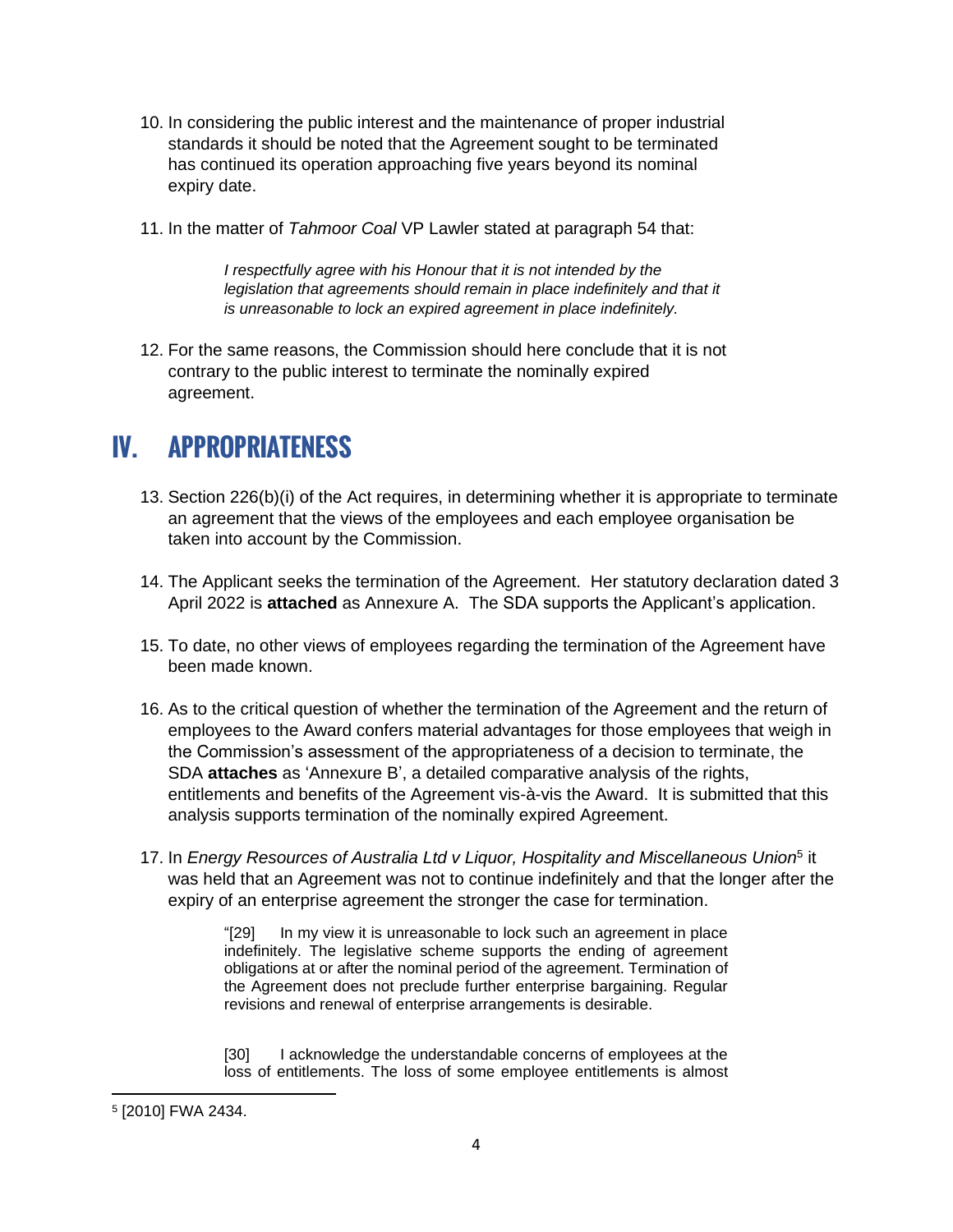inevitable when an agreement is terminated. In this case the undertakings given by ERA are not insignificant. In my view the loss in this case is not such as to outweigh the other factors which support the notion that a party to an expired agreement should be entitled to withdraw from it.

[31] The longer the time after expiry of the nominal term the stronger the case for termination. This agreement passed its nominal expiry date almost ten years ago. Where the continuation of the Agreement could have detrimental affects on the operation and the level of consistency of terms and conditions of employment the case for preventing termination is further diminished. I find that this circumstance exists in this case."

- 18.In *Gangell v Lobethal Abattoirs Pty Ltd* [2018] FWCFB 4344 the Full Bench of the Commission has highlighted the importance of applications such as this application being dealt with expeditiously, with reference to section 577(b), particularly where (as is the situation here) the conditions in the Agreement have fallen well below the minimum terms in the award.
- 19.At [22] to [25] President Ross, Deputy President Asbury and Commissioner Hampton relevantly observed:

"[22] Further, we apprehend that the Deputy President intends to consider the status of the matter at the 3 August 2018 conference. In that regard, we observe that while s.589 of the Act confers a broad discretion on the Commission to make decisions as to how, when and where a matter is to be dealt with, this must be read with s.577, which requires the Commission to perform its functions and exercise its powers in a manner that is quick and informal.

[23] We would also observe that the need to deal with an application expeditiously is particularly important in cases where, as here, there are assertions that employees to whom the agreement applies are at times earning less than under the relevant modern award.

[24] Section 578 requires that in performing functions or exercising powers the Commission must take into account the object of the Act, which is to provide a balanced framework for cooperative and productive workplace relations that promotes economic prosperity and social inclusion for all Australians by (among other things):

'(b) ensuring a guaranteed safety net of fair, relevant and enforceable minimum terms and conditions through the National Employment Standards, modern awards and national minimum wage orders…'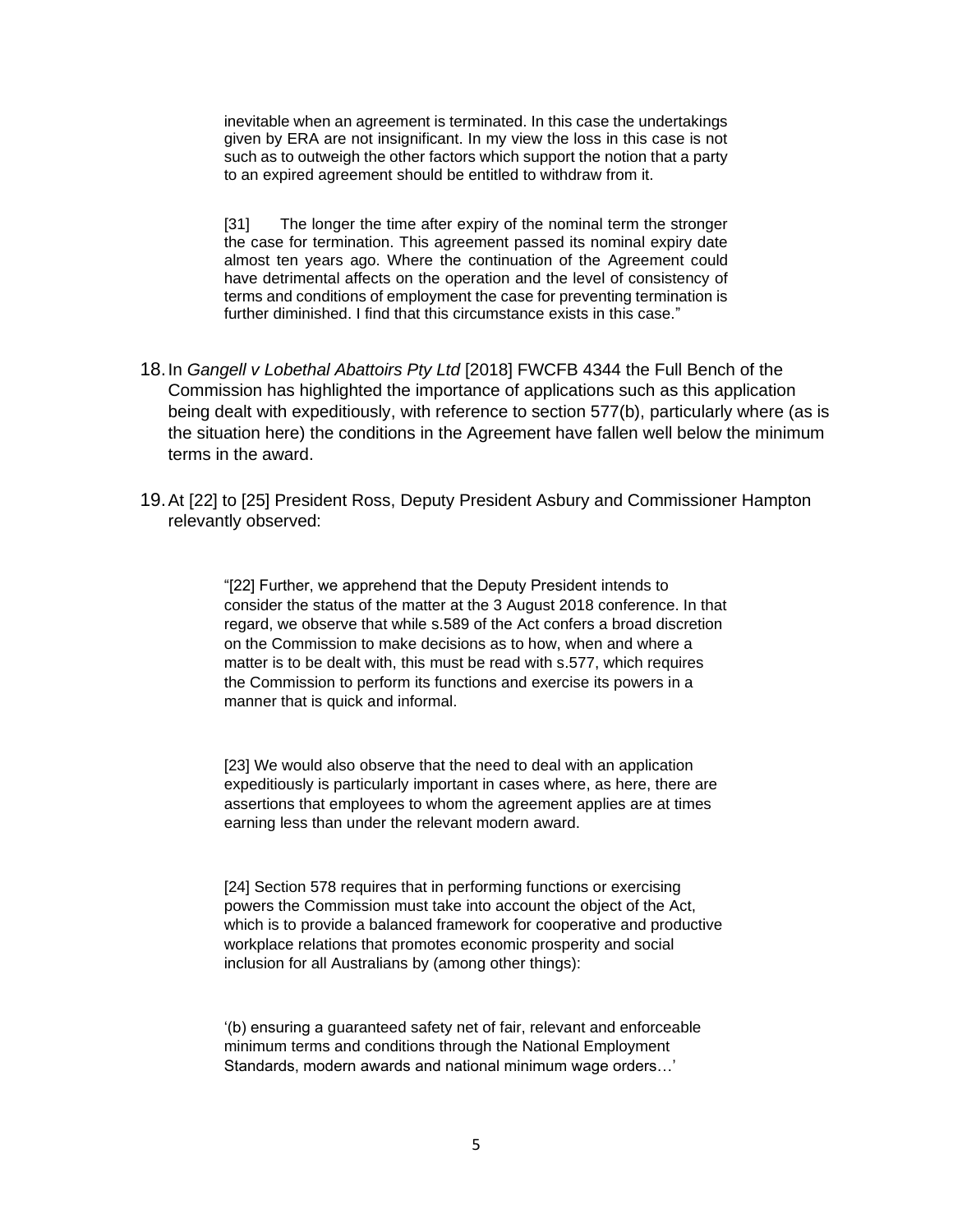[25] Subject to the application of all of the relevant considerations, it would be prima facie contrary to the object of the Act to permit an agreement that has passed its nominal expiry date to continue to operate in circumstances where its provisions as a whole are less beneficial than those provided by the relevant modern award."

- 20. The Agreement is now almost seven (7) years beyond its nominal expiry date which adds further weight to the application to terminate.
- 21. The maintenance of the Award as a safety net is an objective of the Act itself. The objects of the Act at section 3(b) include:

ensuring a guaranteed safety net of fair, relevant and enforceable minimum terms and conditions through the National Employment Standards, modern awards and national minimum wage orders.

- 22. Furthermore, the Commission has at no time considered the inability of an employer to comply with the legal minima of the Act and the Awards as a consideration which ought properly weigh as a relevant consideration against the termination of an expired enterprise agreement.
- 23. This may be considered illustrated in Paragraph 56 of *Automotive, Food, Metals, Engineering, Printing and Kindred Industries Union" known as the Australian Manufacturing Workers' Union (AMWU) v The Griffin Coal Mining Company Pty Ltd*<sup>6</sup> where the full bench of the Commission consisting of Senior Deputy President O'Callaghan, Deputy President Binet and Commissioner Hampton upheld the earlier decision of Commissioner Cloghan which stated:

However, I am left with the observation that unproductive, inefficient, inflexible and unprofitable business do not remain in existence as a some sort of societal right. Griffin Coal relies on that sense of circumstances, when stating its facts and inferences.<sup>7</sup>

#### V. OTHER CONSIDERATIONS

24. To the extent that the Agreement contains terms and conditions now less advantageous than the safety net offered by the Award, the effect of maintaining this Agreement would be to in fact circumvent the objects of the Act.

<sup>6</sup> [2016] FWCFB 4620.

<sup>7</sup> The Griffin Coal Mining Company Pty Ltd (AG2016/2085), [171].